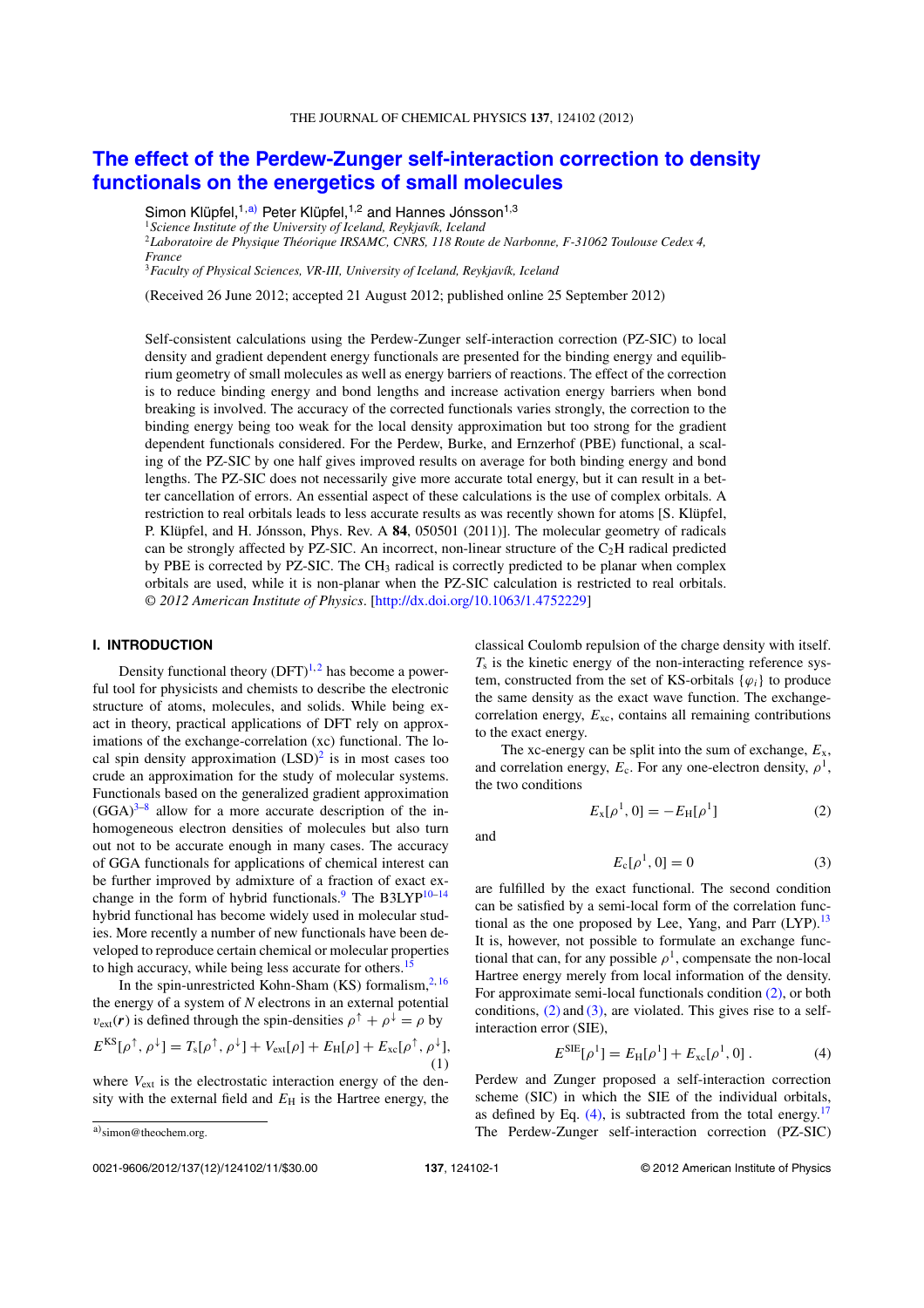## 124102-2 Klüpfel, Klüpfel, and Jónsson J. Chem. Phys. **137**, 124102 (2012)

energy functional,

$$
EPZ-SIC[\rhoN] = EKS[\rho†, \rho↓] - \sum_{i=1}^{N} ESIE[\rhoi],
$$
 (5)

depends not only on the total spin-densities, but also on the orbital densities,  $\rho^N = (\rho_1, ..., \rho_N)$  with  $\rho_i = |\varphi_i|^2$ , and can in principle be applied to any approximate xc-functional.

For the exact functional, the correction term vanishes for any many-electron system, as can be seen from Eqs. (2) and (3). For approximate functionals, the PZ-SIC is accurate for any one-electron density but for many-electron systems it is in general only an approximate correction, as the magnitude of the many-electron self-interaction error does not have to be the sum of the individual SIE terms of Eq.  $(4)$ .<sup>18</sup> While this orbital based estimate cannot be expected to eliminate all self-interaction for many-electron systems, it may improve the accuracy of approximate functionals. The purpose of the present study is to test the accuracy of PZ-SIC for a few commonly used functionals when applied to molecules.

Errors in the energy due to approximation of the xcfunctional stem from both an incomplete cancellation of the electron self-interaction and an inaccurate description of the inter-electronic interaction. The accuracy of the PZ-SIC does, therefore, depend on the functional approximation it is used with. From earlier studies, it was concluded that PZ-SIC often overcorrects errors in calculated observables of manyelectron systems such as equilibrium bond lengths and atomization energy. A scaled down modification of the PZ-SIC functional has been proposed in the form of

$$
E^{\text{SIC}}[\rho^{\uparrow}, \rho^{\downarrow}] = E^{\text{KS}}[\rho^{\uparrow}, \rho^{\downarrow}] - \alpha \sum_{i=1}^{N} E^{\text{SIE}}[\rho_i], \quad (6)
$$

and for the Perdew, Burke, and Ernzerhof (PBE) functional a factor  $\alpha$  in the range of 0.4 to 0.5 could improve the description of some observables.<sup>19–21</sup> More elaborate scaling schemes have also been proposed.<sup>22, 23</sup>

A recent study of atoms with PZ-SIC showed that the total energy can be lowered significantly by allowing the orbitals to be complex functions. $^{24}$  This improved significantly the results when PZ-SIC was applied to the PBE functional, while a restriction to real orbitals led to much larger errors than those of the uncorrected functional. $25$  According to the variational principle, the addition of an imaginary component to the orbitals can only lower the total energy. The effect on equilibrium geometry or energy differences such as atomization energy or energy barriers is not monotonous in a similar way. To our knowledge, previously published fully variational studies of the energetics of molecules using stationary PZ-SIC have exclusively been based on real orbitals. Only recently complex orbitals were used in a study focusing on bond-lengths of molecules within an approximate Kohn-Sham interpretation of the PZ-SIC.<sup>26</sup>

We present results on the ground state geometry and atomization energy of a set of 17 molecules, the equilibrium structure of two "problematic" radicals, and the energy barrier of four reactions. We studied the effect of SIC using three different functionals: the local spin density approximation (using Slater exchange<sup>27–29</sup> and the Perdew-Wang parameterization of correlation,  $30$  SPW92), the two generalized gradient approximations of Perdew, Burke, and Ernzerhof, $31$  and Becke's exchange functional<sup>12</sup> and correlation of Lee, Yang, and Parr $^{13}$  (BLYP). The results of self-consistent calculations using PZ-SIC (SIC) as well as the scaled down modification with a factor of one half (SIC/2) are presented. For comparison, calculations using the two hybrid functionals,  $PBE0<sup>32</sup>$ and B3LYP,<sup>10</sup> were also carried out, as well as less accurate SIC calculations using real orbitals.

# **II. COMPUTATIONAL METHOD**

The energy minimum with respect to variation of the orbitals under the constraint of orthonormality is described by the two sets of equations,  $33,34$ 

$$
\hat{H}_i \varphi_i = \sum_{i=1}^N \lambda_{ji} \varphi_j \quad \text{and} \quad \lambda_{ji} = \lambda_{ij}^* \,, \tag{7}
$$

where the orbital-specific Hamiltonians are defined by

$$
\hat{H}_i \varphi_i(\mathbf{r}) = \frac{\delta E^{\text{SIC}}}{\delta \varphi_i^*(\mathbf{r})} \,. \tag{8}
$$

The Lagrange multipliers can be determined by projection of Eq. (7) as  $\lambda_{ii} = \langle \varphi_i | \hat{H}_i | \varphi_i \rangle$ . In contrast to semi-local functionals, the matrix of Lagrange multipliers is not Hermitian for any unitary transformation among the occupied orbitals. The minimum energy is determined both by the space spanned by the set of orbitals and by the linear combination of the orbitals.

The effective potential will not be the same for all orbitals and this places SIC outside the domain of Kohn-Sham DFT. It can be treated as a true Kohn-Sham functional by means of the optimized effective potential method  $(OEP)$ ,  $35,36$  but in many applications the functional is treated in the generalized Kohn-Sham framework, i.e., the energy is minimized with respect to variation of the orbitals, resulting in different potentials for each one of them.

Analytical gradients of the energy of SIC functionals have been derived $37$  and can be used in a direct minimization of the energy. The efficiency can be improved by an additional step in the iterative minimization. Before the orbitals are altered according to the energy gradient, the unitary transformation that minimizes the SIC energy terms is found. By such a "unitary optimization" the convergence rate can be greatly improved.<sup>38, 39</sup> An efficient algorithm for the unitary optimization has recently been developed.<sup>40</sup>

The calculations were carried out with the Gaussiantype orbital based program QUANTICE.<sup>41</sup> As analytical gradients of the atomic positions are not available in the program, the molecular structure has been optimized manually. A sequence of internuclear distances and angles was sampled and the minimum energy configuration found by cubic interpolation. The equilibrium structure was confirmed by comparison of the interpolated energy with the calculated energy at the interpolated geometry. This manual scheme limits the size of the molecules and the number of structural degrees of freedom that can be optimized in the current version of this software. In the geometry optimization, all analogous bonds in a molecule were constrained to have the same length to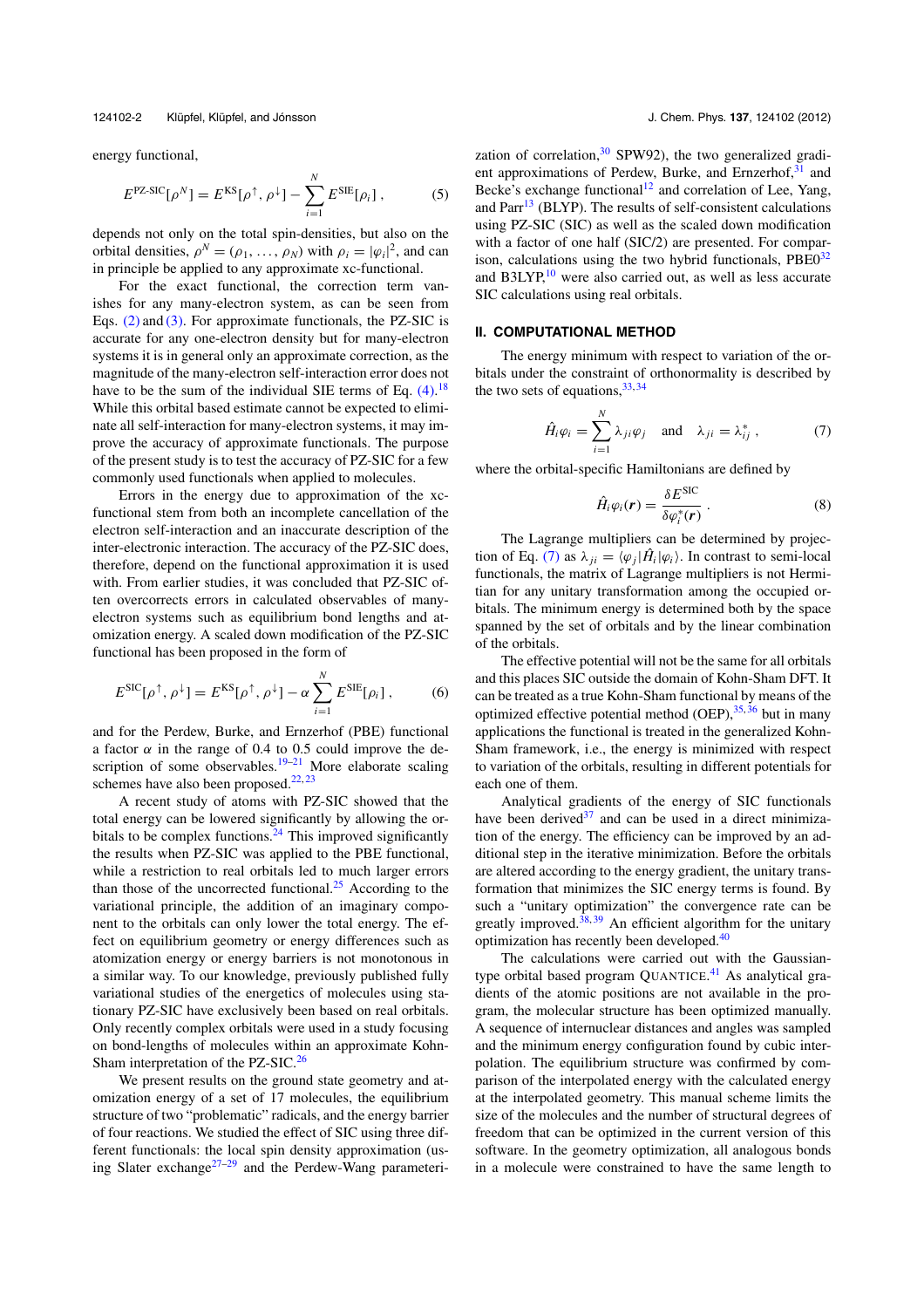## 124102-3 Klüpfel, Klüpfel, and Jónsson J. Chem. Phys. **137**, 124102 (2012)

reduce the computational effort compared to a completely unconstrained structural relaxation.

For all calculations, atom-centered grids of 75 radial shells<sup>42</sup> of a 302-point Lebedev-Laikov grid<sup>43</sup> were combined to form a multicenter integration grid. $44$  The Cartesian representation of correlation-consistent polarized valence-triplezeta45, <sup>46</sup> (cc-pVTZ) basis sets were used for most calculations. For the reaction barriers involving only hydrogen, a quadruple-zeta basis set $^{46}$  (cc-pVQZ) was used. The convergence criterion of the electronic minimization was 10−<sup>8</sup> Ha<sup>2</sup> for the norm of the energy gradient. All calculations were using unrestricted orbitals, starting from a random initialization.

# **III. PZ-SIC ORBITALS**

The orbital density dependence of the PZ-SIC energy expression results in a set of well defined "optimal orbitals," defined by a unitary transformation of the canonical orbitals. For atomic systems, these orbitals have often been found to resemble  $sp<sup>n</sup>$  hybrid orbitals.<sup>47</sup> When the orbitals are allowed to be complex functions, the optimal orbitals still resemble hybrid orbitals but can have significantly different shape and orientation than hybrids of real orbitals. For neon, e.g., real orbitals produce a set of  $sp<sup>3</sup>$  orbitals with tetrahedral orientation, but complex orbitals produce a set with tetragonal orientation without nodal surfaces. $24$  For molecules, the optimal orbitals often take forms that are consistent with "chemical intuition," i.e., they can be interpreted as lone pairs, single, or multiple bonds. Also, orbitals consistent with the more "exotic" threecenter or banana bonds can form. Also here, the shape of the complex orbitals is often rather different from that of the real ones, but the interpretation above can still be retained in many cases. Figure 1 shows the optimized valence orbitals of one spin channel for  $N_2$ , obtained from PBE+SIC using complex (a) and real (b) orbitals. The real orbitals are of two kinds: three spatially degenerate orbitals that add up to a triple bond, and two lone pairs. The triple bond is built up from two different kinds of orbitals. One orbital has the character of a sigmabond with rotational symmetry about the molecular axis. The other two orbitals are degenerate and symmetric about a plane going through the molecular axis. The complex lone pairs do not differ much qualitatively from the real orbitals. The real orbitals are rather localized and in staggered orientation, but the complex orbitals are more delocalized and to a larger extent share the same space.

## **IV. ATOMIZATION ENERGY OF MOLECULES**

The ground state energy and equilibrium geometry of the molecules  $H_2$ , LiH, Li<sub>2</sub>, LiF, HF, N<sub>2</sub>, O<sub>2</sub>, F<sub>2</sub>, P<sub>2</sub>, CO, NO,  $CO<sub>2</sub>, CH<sub>4</sub>, NH<sub>3</sub>, H<sub>2</sub>O, C<sub>2</sub>H<sub>2</sub>, and triplet methylene, CH<sub>2</sub>, was$ calculated.

To test the accuracy of the various density functional approximations, the predicted atomization energy, i.e., the difference in the total energy of the atoms constituting a molecule and the total energy of the molecule, was calculated and compared with experimental estimates corrected for zero-point energy<sup>48</sup> or, in the case of  $H_2$ , with an accurate theoretical result.<sup>49</sup> The mean error (ME) and mean absolute



FIG. 1. Complex (a) and real (b) energy minimizing valence orbitals of  $N_2$ calculated with PBE+SIC. Only one spin channel is shown, orbitals of the other spin have the same shape. The top three orbitals represent the triple bond, the bottom two represent lone pairs.

error (MAE) for each functional approximation is shown in Figure 2. For comparison, results of SIC and SIC/2 calculations restricted to real orbitals are also shown. The numerical values are listed in Table I, except for the results obtained with real orbitals.

The LSD energy shows the largest deviation of all functionals, strongly over binding the molecules. The errors are reduced by applying SIC (see LSD+SIC), but this only



FIG. 2. Mean error (ME, horizontal black lines) and mean absolute error (MAE, columns) of calculated atomization energy compared to experimental values (with zero point energy removed).<sup>48</sup> For comparison, results obtained from calculations restricted to real orbitals are shown by striped columns. The best overall agreement is obtained with PBE+SIC/2, apart from the hybrid functionals, in particular B3LYP.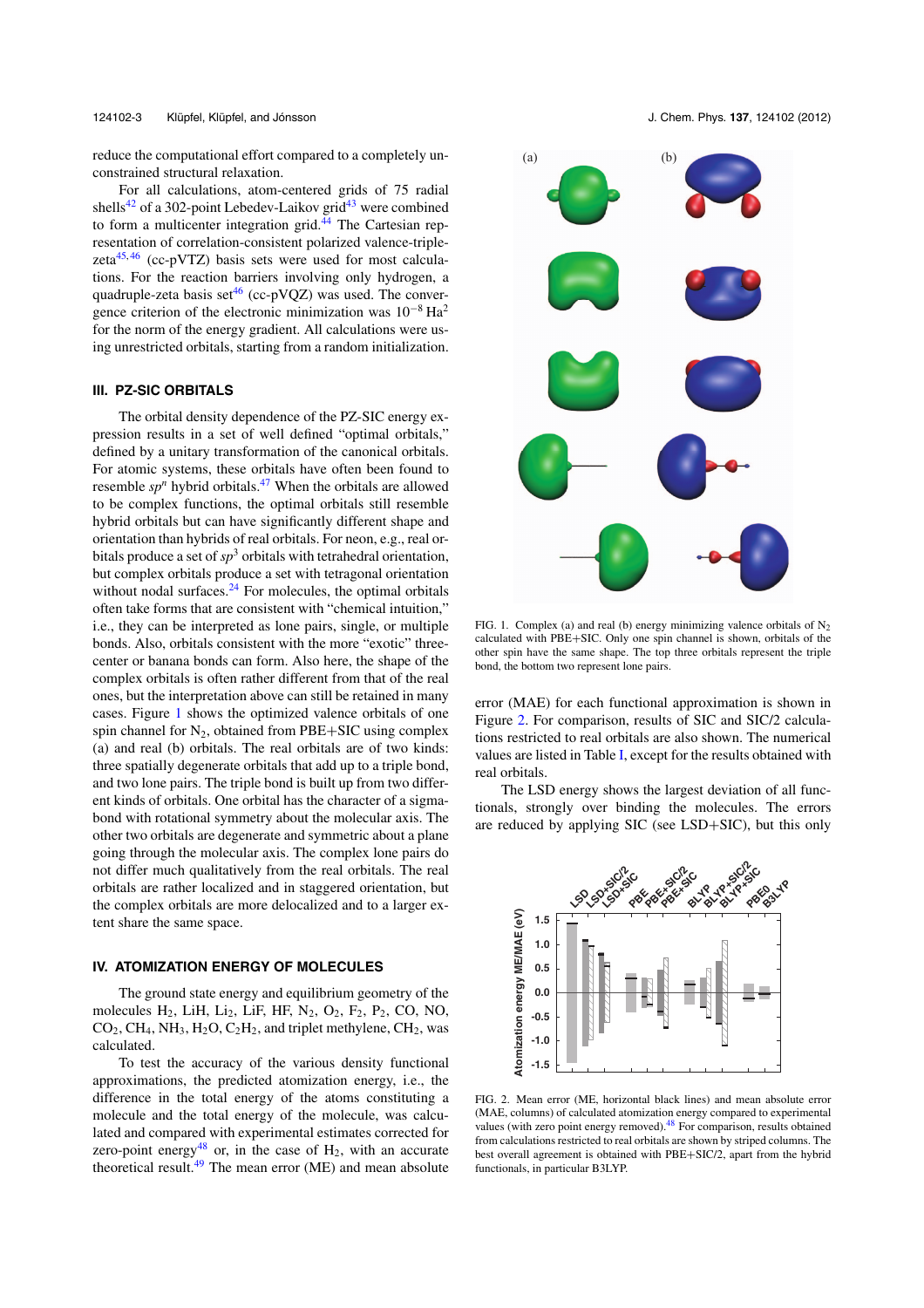TABLE I. Deviation (in eV) of calculated atomization energy  $E<sub>b</sub>$  from experiment (with zero point energy removed<sup>48</sup>). For H<sub>2</sub> an accurate result was used as reference.<sup>49</sup> The energy has been calculated for the respective equilibrium geometry.

| $\Delta E_{\rm b}$ (eV) | Exp.     | <b>LSD</b> | $+SIC/2$ | $+SIC$  | PBE     | $+SIC/2$ | $+SIC$   | PBE <sub>0</sub> | <b>BLYP</b> | $+SIC/2$ | $+SIC$  | B3LYP   |
|-------------------------|----------|------------|----------|---------|---------|----------|----------|------------------|-------------|----------|---------|---------|
| H <sub>2</sub>          | 4.75     | 0.16       | 0.18     | 0.22    | $-0.21$ | $-0.26$  | $-0.30$  | $-0.22$          | 0.00        | $-0.04$  | $-0.07$ | 0.03    |
| Li <sub>2</sub>         | 1.13     | $-0.10$    | $-0.10$  | $-0.09$ | $-0.27$ | $-0.25$  | $-0.24$  | $-0.30$          | $-0.24$     | $-0.25$  | $-0.25$ | $-0.23$ |
| LiH                     | 2.52     | 0.11       | 0.13     | 0.17    | $-0.21$ | $-0.24$  | $-0.26$  | $-0.24$          | $-0.01$     | $-0.07$  | $-0.12$ | 0.01    |
| LiF                     | 6.03     | 0.73       | 0.41     | 0.14    | $-0.01$ | $-0.43$  | $-0.78$  | $-0.34$          | 0.06        | $-0.41$  | $-0.80$ | $-0.11$ |
| HF                      | 6.16     | 0.79       | 0.50     | 0.25    | $-0.08$ | $-0.38$  | $-0.63$  | $-0.29$          | $-0.13$     | $-0.45$  | $-0.72$ | $-0.20$ |
| $N_2$                   | 9.84     | 1.75       | 1.38     | 1.05    | 0.73    | 0.33     | $0.00\,$ | $-0.07$          | 0.59        | 0.02     | $-0.46$ | 0.11    |
| O <sub>2</sub>          | 5.12     | 2.49       | 1.51     | 0.65    | 1.15    | 0.27     | $-0.45$  | 0.30             | 0.81        | $-0.22$  | $-1.06$ | 0.27    |
| F <sub>2</sub>          | 1.65     | 1.78       | 0.70     | $-0.15$ | 0.71    | $-0.60$  | $-1.52$  | $-0.08$          | 0.55        | $-1.02$  | $-1.65$ | 0.01    |
| P <sub>2</sub>          | 5.03     | 1.14       | 1.00     | 0.89    | 0.18    | 0.16     | 0.18     | $-0.27$          | 0.19        | 0.07     | 0.01    | $-0.08$ |
| $_{\rm CO}$             | 11.32    | 1.66       | 1.16     | 0.70    | 0.37    | $-0.04$  | $-0.39$  | $-0.23$          | 0.07        | $-0.47$  | $-0.92$ | $-0.23$ |
| NO.                     | 6.63     | 2.00       | 1.50     | 1.06    | 0.85    | 0.34     | $-0.02$  | 0.02             | 0.61        | $-0.04$  | $-0.50$ | 0.10    |
| CO <sub>2</sub>         | 17.00    | 3.55       | 2.36     | 1.29    | 1.12    | 0.21     | $-0.54$  | 0.01             | 0.42        | $-0.70$  | $-1.59$ | $-0.15$ |
| CH <sub>4</sub>         | 18.21    | 1.84       | 1.91     | 2.04    | 0.03    | $-0.23$  | $-0.43$  | $-0.09$          | $-0.10$     | $-0.46$  | $-0.74$ | 0.06    |
| NH <sub>3</sub>         | 12.88    | 1.67       | 1.47     | 1.33    | 0.16    | $-0.34$  | $-0.74$  | $-0.14$          | 0.14        | $-0.41$  | $-0.84$ | 0.11    |
| H <sub>2</sub> O        | 10.10    | 1.35       | 0.94     | 0.58    | $-0.03$ | $-0.51$  | $-0.92$  | $-0.34$          | $-0.11$     | $-0.59$  | $-0.99$ | $-0.18$ |
| CH <sub>2</sub>         | 8.20     | 1.01       | 1.06     | 1.12    | 0.24    | 0.18     | 0.16     | 0.20             | 0.04        | $-0.03$  | $-0.08$ | 0.13    |
| $C_2H_2$                | 17.52    | 2.41       | 2.34     | 2.29    | 0.49    | 0.40     | 0.35     | 0.02             | 0.07        | $-0.06$  | $-0.13$ | $-0.03$ |
| ME                      | $\cdots$ | 1.43       | 1.09     | 0.80    | 0.31    | $-0.08$  | $-0.38$  | $-0.12$          | 0.17        | $-0.30$  | $-0.64$ | $-0.02$ |
| <b>MAE</b>              | $\cdots$ | 1.44       | 1.10     | 0.82    | 0.40    | 0.30     | 0.46     | 0.19             | 0.24        | 0.31     | 0.64    | 0.12    |

partially eliminates the errors. The GGA functionals, PBE and BLYP, reduce the errors of LSD significantly, but still predict most molecules to be too stable. The binding energy is reduced by SIC for both functionals, but the correction is too large. For PBE+SIC, the MAE is actually slightly increased and is doubled for BLYP+SIC. The mean deviation is greatly reduced by applying SIC scaled by one-half, PBE+SIC/2, while the MAE is just slightly smaller than for the uncorrected functional. BLYP+SIC/2 gives smaller errors than BLYP+SIC but still predicts the binding energy to be too low. Calculations using SIC that are restricted to real orbitals predict lower atomization energy on average.

Vydrov *et al.* studied the effect of PZ-SIC on the heat of formation using several functionals using calculations restricted to real orbitals. $25$  They concluded that PZ-SIC only improves the results for LSD, while larger deviations are found when the correction is used with GGA functionals. As shown here, it is important to allow the orbitals to be complex functions. This reduces the over correction, but does not eliminate it. Better agreement with the reference data is obtained by scaling the SIC. No fitting of the scaling factor was carried out, but a factor of one-half chosen to illustrate the trend. The scaled SIC used with the PBE functional gives a smaller mean error than the PBE0 hybrid functional, however, the MAE indicates that some molecules are over bound while others are too unstable. A systematic under binding is found for molecules containing hydrogen, except for  $CH_2$  and  $C_2H_2$ .

An extreme case of the under binding obtained from the  $BLYP+SIC$  functional is  $F_2$ , which is predicted to be unstable. Also, PBE+SIC gives severe underestimation of the binding energy and elongation of the bond as shown in Table II. The bond energy is overestimated by all uncorrected functionals. For LSD, SIC/2 and SIC reduce the bond energy, the latter giving a value closer to experiment. For PBE, the correction greatly reduces the binding energy, resulting in an underestimation already for SIC/2 and predicting a very weakly bound molecule for SIC. This effect is even more pronounced for BLYP, where SIC predicts the molecule not to be bound at all. Usually, SIC/2 gives results that are intermediate of those obtained by SIC and by the uncorrected functional. This is not the case, however, for  $F_2$  in the GGA functionals. The bond length is reduced by SIC/2, but increased when full SIC is applied.

The optimal orbitals obtained using PBE+SIC/2 and PBE+SIC are qualitatively different, as shown in Figure 3. The two orbitals (one each for spin-up and spin-down) corresponding to the single bond are similar for PBE+SIC/2. The slight difference in shape does not result in spin polarization of the total density, as it is compensated by the density of the lone pairs. For PBE+SIC, the orbitals are distorted and localize one on each of the two nuclei. The total density is spin polarized and the electronic structure can be interpreted as an intermediate state towards two separated fluorine atoms. The effect of SIC on the molecule and the single atoms is not balanced. The total energy of the molecule is predicted to be too high relative to that of the atoms, resulting in a weak bond. For BLYP+SIC the "correction" is unbalanced to such an

TABLE II. Atomization energy and equilibrium bond length of  $F_2$ . In BLYP+SIC, the molecule is not stable. The binding energy decreases from the uncorrected functionals to SIC/2 to SIC. The equilibrium bond length, however, changes non-monotonously with the fraction of SIC for the GGA functionals.

| $E_h$ (eV) | <b>LSD</b> | PBE  | <b>BLYP</b> | $d_h(\AA)$ | <b>LSD</b> | PBE  | <b>BLYP</b> |
|------------|------------|------|-------------|------------|------------|------|-------------|
| Ref.       | 1.65       | 1.65 | 1.65        | Ref.       | 1.41       | 1.41 | 1.41        |
| Uncorr.    | 3.43       | 2.36 | 2.20        | Pure       | 1.38       | 1.41 | 1.43        |
| SLC/2      | 2.35       | 1.05 | 0.63        | SIC/2      | 1.33       | 1.36 | 1.38        |
| <b>SIC</b> | 1.50       | 0.13 | 0.00        | <b>SIC</b> | 1.30       | 1.44 | $\ddotsc$   |
| Hybrid     |            | 1.57 | 1.66        | Hybrid     |            | 1.38 | 1.40        |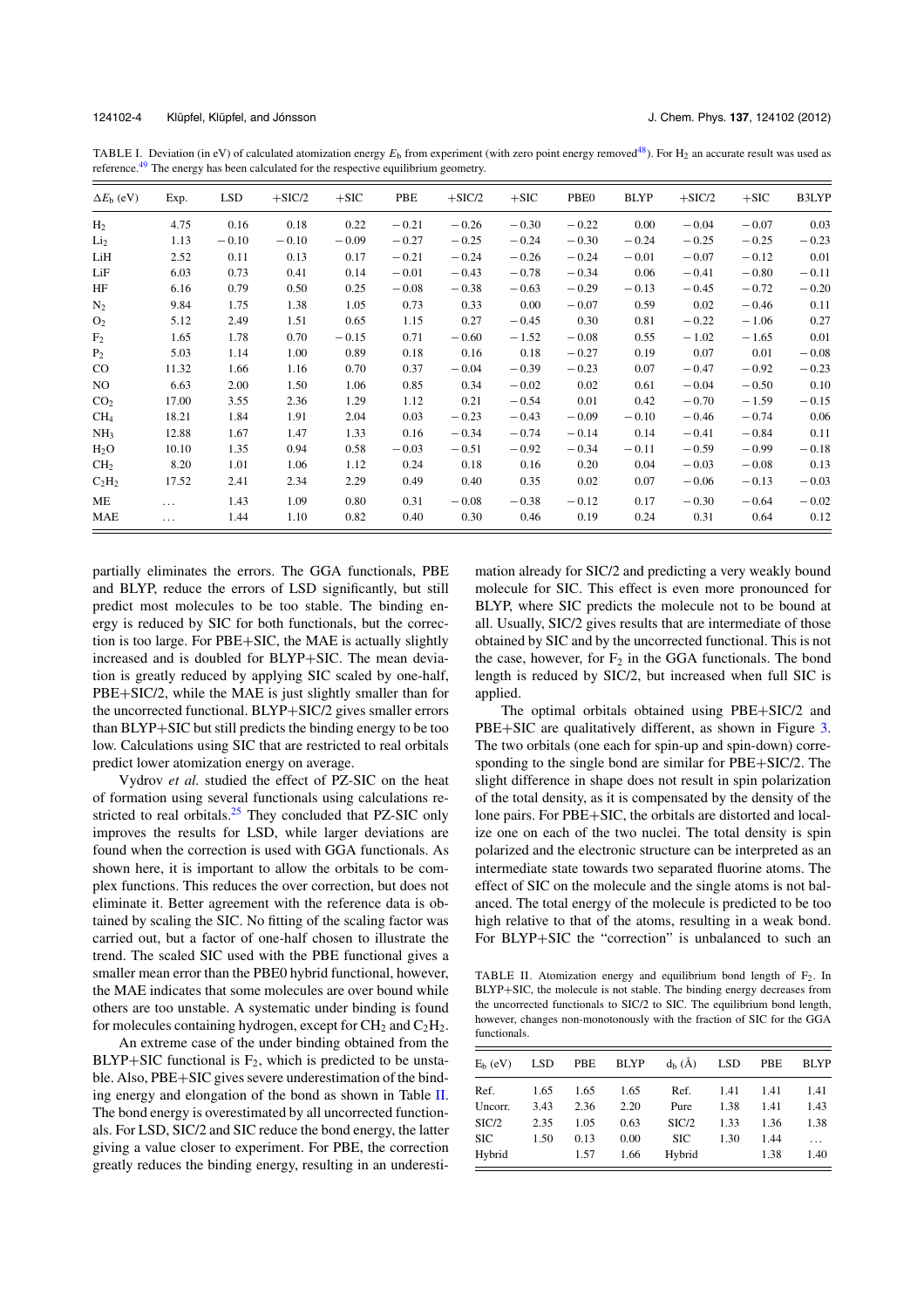

FIG. 3. Optimized orbitals corresponding to the single bond in  $F_2$  calculated with (a) PBE+SIC/2 and (b) PBE+SIC. Both spin-up and spin-down orbitals are shown. For PBE+SIC/2, the total density is not spin polarized. For PBE+SIC, the orbitals are localized to some extent on one of the atoms and the electron density is spin-polarized.

extent that the energy of  $F_2$  is above that of the atoms for all nuclear separations.

Building the bond in a diatomic molecule can be described as a delocalization of atomic hybrid orbitals over both nuclei, accompanied by changes in the shape of the orbitals to maintain orthogonality as well as relaxation of the orbitals not participating in the bond. The SIC energy of an orbital varies strongly depending on how localized it is. The valence atomic orbitals become more compact with increasing atomic number within a row of the periodic table. At the same time, the magnitude by which SIC reduces the atomization energy, increases for all functionals going from  $N_2$  to  $O_2$  to  $F_2$ . Moving from the second to the third row of the periodic table, the valence orbitals become more delocalized, and the changes in atomization energy due to SIC are smaller as can be seen by comparing  $P_2$  with  $N_2$ . Preliminary results of the binding energy of larger molecules at unrelaxed geometry reveal similar trends. These trends indicate that the effect of SIC on atomization energy is more pronounced if localized atomic orbitals participate in the bonding. However, without taking into account the changes in the orbital shape and the rearrangement of non-bonding orbitals, such a simplified interpretation is insufficient to explain all the observed effects and a more detailed study is required.

Calculations of observables from energy differences usually are more accurate than the individual total energy values because of partial cancellation of errors. One source of errors is the limited basis set used in the calculations. This error can in theory be eliminated by systematically increasing the size of the basis set until a complete basis is reached, or in a more practical way, until the calculated energy differences do not change significantly. Even if a complete basis set is used, an error remains from the approximate energy functional. A functional with large errors in the predicted total energy must be seen as too crude an approximation of the exact functional. This, however, does not mean that it can not be a useful functional for practical calculations. If the functional has a rather constant error per electron for all systems, the energy difference of systems of the same number of electrons still can be predicted accurately.

Figure 4 correlates the errors in total energy of the molecules to that of the constituent atoms. Each circle depicts one molecule, the x-axis shows the error per electron of the molecule, the y-axis that of the atoms. The diagonal dashed line corresponds to a perfect cancellation of errors, for points above or below the line, atomization energy is overestimated or underestimated, respectively. The diameter of the circles indicates the number of electrons in each system. The molecules containing hydrogen are indicated by circles filled in grey.

In this representation, the effect of SIC and the admixture of exact exchange can be studied in more detail than from the atomization energy alone. The total energy of both the atoms and the molecules is overestimated by PBE, around 0.2 eV per electron for most molecules. The largest deviation is found for  $P_2$ , the largest system of the test set. With the exception of  $H_2$ (the smallest point), the errors of the molecules and atoms are similar, but some spread around the diagonal is observed. Half SIC and full SIC reduce the absolute errors for most



FIG. 4. Errors per electron in the total energy of the molecules (x-axis) and of the constituent atoms (y-axis). The diagonal line indicates a cancellation of errors in atomization energy. Systems in the upper left area are over bound, in the lower right area binding energy is too small. Grey points indicate the hydrogen containing molecules.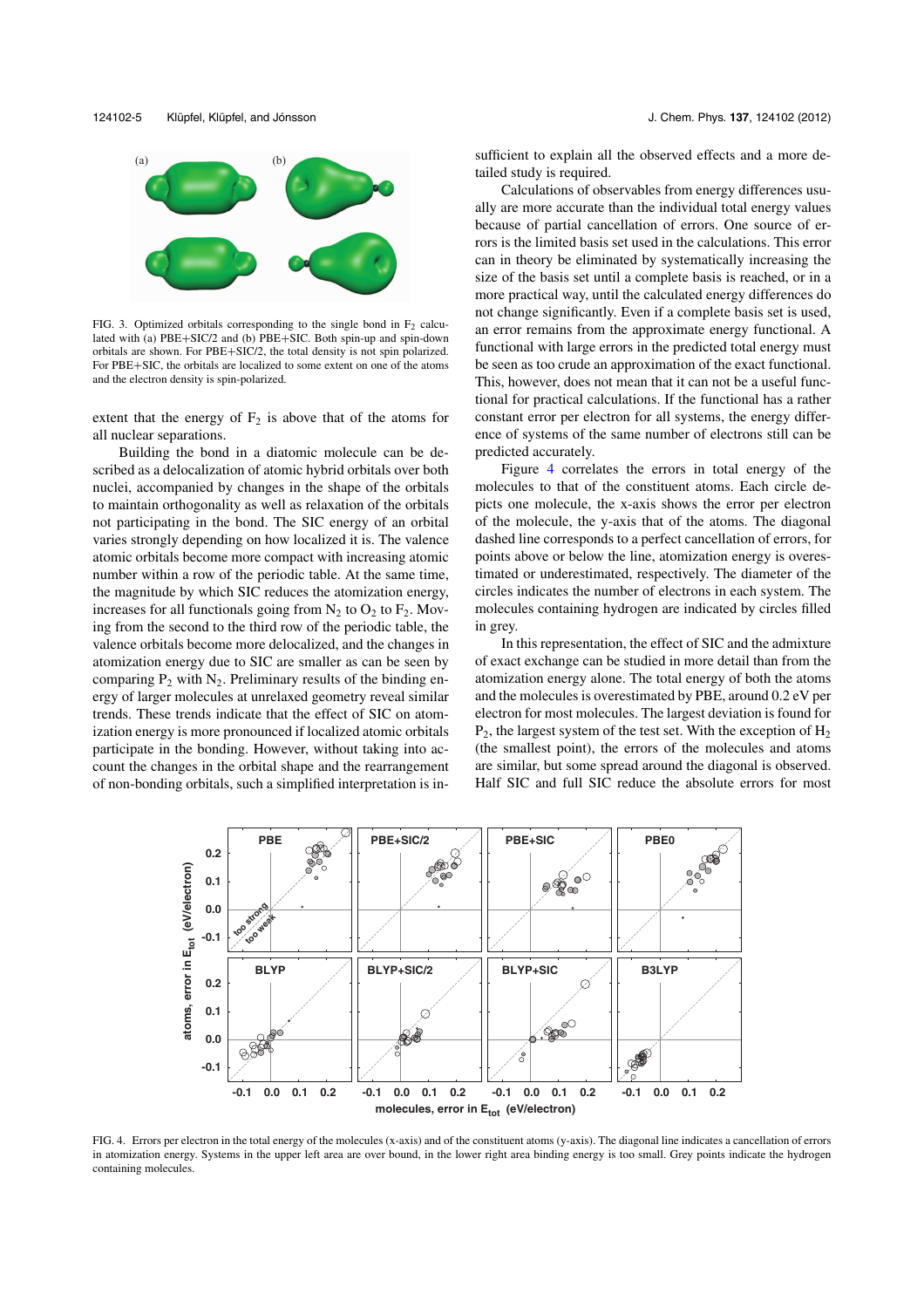#### 124102-6 Klüpfel, Klüpfel, and Jónsson J. Chem. Phys. **137**, 124102 (2012)

systems with most points moving closer to the origin. However, the magnitude of the correction is in many cases different for atoms than molecules. Going from PBE to PBE+SIC/2 to PBE+SIC, the points are shifted down and the vertical spread is reduced, which corresponds to smaller and more similar errors per electron for the atoms. At the same time, however, the horizontal spread increases, indicating a less systematic correction of the errors in the total energy of the molecules. This can be observed in particular for the molecules containing hydrogen, indicated as grey points. When PBE is used, the errors for the molecules are more systematic than the errors for the atoms. The opposite trend is observed when PBE+SIC is used. For PBE0, the absolute magnitude of the errors becomes less systematic for both atoms and molecules, the spread is increased along the diagonal. At the same time, the spread perpendicular to the diagonal is reduced, improving the overall cancellation of errors.

For BLYP the total errors are much smaller than for PBE, and the cancellation is slightly better. BLYP+SIC/2 reduces the total errors for many systems, but underestimates the atomization energy. For SIC, the points move further below the diagonal but also spread both vertically and horizontally, indicating an unsystematic effect of SIC on the total energy of both atoms and molecules. B3LYP actually increases the magnitude of the errors over BLYP, predicting too low energy for all the atoms and molecules. The errors are, however, well balanced and cancellation of errors results in the superior performance of B3LYP with respect to atomization energy, as shown in Figure 2. This improved cancellation of errors can to some extent be explained by the origin of this hybrid functional. B3LYP is based on the B3PW91 functional, for which the parameters had been fit to reference data composed of the total energy of ten atoms and 106 energy differences.<sup>11</sup> Such a fitting procedure places less weight on the accuracy of total energy than on cancellation of errors. The same parameters are used in the B3LYP functional that, despite its differ-





FIG. 5. Mean error (ME, horizontal lines) and mean absolute error (MAE, bars) of calculated equilibrium bond lengths compared to experimental values.<sup>50</sup> For SIC/2 and SIC, results obtained using real orbitals are indicated by striped columns.  $F_2$  was excluded for all functionals, as it is not bound with respect to the atoms for BLYP+SIC.

ent functional components, predicts energy differences often very accurately while atomic total energy is predicted to be too low.

## **V. EQUILIBRIUM GEOMETRY**

The equilibrium geometry of a molecule is found as the minimum of the potential energy surface, determined from the total energy of the molecule at different geometries. Again, a constant error at all geometries will still allow for the prediction of the correct equilibrium structure, while varying errors can result in quantitatively or even qualitatively wrong structures.

Figure 5 shows the mean and mean absolute error for the equilibrium bond lengths of the set of molecules and functionals studied, excluding  $F_2$ , as it was shown to be not stable in BLYP+SIC. The numerical values are listed in Table III.

TABLE III. Deviation (in pm) of calculated bond length  $d_b$  from experimentally determined geometry.<sup>50</sup>

| $\Delta d_{\rm b}$ | Exp.     | <b>LSD</b> | $+SIC/2$ | $+SIC$  | PBE     | $+SIC/2$ | $+SIC$ | PBE <sub>0</sub> | <b>BLYP</b> | $+$ SIC/2 | $+SIC$   | B3LYP  |
|--------------------|----------|------------|----------|---------|---------|----------|--------|------------------|-------------|-----------|----------|--------|
| H <sub>2</sub>     | 74       | 2.5        | 0.5      | $-1.4$  | 1.0     | $0.0\,$  | $-0.9$ | 0.5              | 0.6         | $-0.4$    | $-1.2$   | 0.2    |
| Li <sub>2</sub>    | 267      | 3.6        | 0.9      | $-1.1$  | 5.6     | 5.3      | 5.6    | 5.6              | 3.9         | 4.2       | 5.6      | 2.8    |
| LiH                | 160      | 1.1        | $-1.7$   | $-4.2$  | 1.2     | $-0.1$   | $-0.9$ | 0.4              | 0.4         | $-0.4$    | $-1.1$   | $-0.4$ |
| LiF                | 156      | $-1.0$     | $-3.3$   | $-5.2$  | 1.2     | $-0.5$   | $-1.8$ | $-0.1$           | 1.4         | $-0.2$    | $-1.0$   | 0.1    |
| HF                 | 92       | 1.4        | $-0.8$   | $-2.7$  | 1.3     | $-0.6$   | $-2.0$ | 0.1              | 1.6         | $-0.5$    | $-2.0$   | 0.5    |
| $N_2$              | 110      | $-0.2$     | $-2.1$   | $-3.6$  | 0.5     | $-0.9$   | $-1.9$ | $-0.9$           | 0.5         | $-0.9$    | $-1.9$   | $-0.6$ |
| O <sub>2</sub>     | 121      | $-0.3$     | $-3.8$   | $-6.4$  | 1.2     | $-2.4$   | $-4.9$ | $-1.4$           | 2.3         | $-1.8$    | $-4.3$   | $-0.3$ |
| F <sub>2</sub>     | 141      | $-2.8$     | $-8.1$   | $-11.5$ | $0.0\,$ | $-5.7$   | 2.7    | $-3.7$           | 1.9         | $-3.7$    | $\cdots$ | $-1.6$ |
| P <sub>2</sub>     | 189      | 0.5        | $-2.3$   | $-4.4$  | 1.8     | $-0.1$   | $-1.5$ | $-0.5$           | 2.6         | 0.3       | $-1.1$   | 0.3    |
| $_{\rm CO}$        | 113      | 0.0        | $-1.9$   | $-3.5$  | 0.9     | $-0.5$   | $-1.7$ | $-0.4$           | 1.0         | $-0.5$    | $-1.7$   | $-0.3$ |
| NO.                | 115      | $-0.7$     | $-3.1$   | $-5.0$  | 0.5     | $-1.6$   | $-3.1$ | $-1.4$           | 0.8         | $-1.4$    | $-3.0$   | $-0.8$ |
| CO <sub>2</sub>    | 116      | 0.1        | $-2.2$   | $-4.0$  | 1.0     | $-0.8$   | $-2.2$ | $-0.5$           | 1.1         | $-0.8$    | $-2.1$   | $-0.2$ |
| CH <sub>4</sub>    | 109      | 1.0        | $-0.7$   | $-2.3$  | 0.9     | 0.2      | $-0.5$ | 0.2              | 0.7         | $-0.1$    | $-0.2$   | 0.2    |
| NH <sub>3</sub>    | 101      | 1.6        | $-0.4$   | $-2.2$  | 1.5     | $0.0\,$  | $-1.2$ | 0.5              | 1.5         | $-0.2$    | $-1.5$   | 0.7    |
| $H_2O$             | 96       | 1.3        | $-1.1$   | $-2.9$  | 1.2     | $-0.2$   | $-1.8$ | 0.0              | 1.3         | $-0.6$    | $-2.2$   | 0.3    |
| CH <sub>2</sub>    | 109      | 0.4        | $-1.6$   | $-3.5$  | 0.0     | $-1.2$   | $-2.3$ | $-0.7$           | $-0.2$      | $-1.5$    | $-2.4$   | $-0.8$ |
| $C_2H_2(CC)$       | 120      | $-0.1$     | $-1.8$   | $-3.1$  | 0.5     | $-0.3$   | $-1.1$ | $-0.6$           | 0.3         | $-0.6$    | $-1.4$   | $-0.8$ |
| $C_2H_2$ (CH)      | 106      | 1.1        | $-0.8$   | $-2.6$  | 0.7     | $-0.5$   | $-1.2$ | 0.1              | 0.4         | $-0.5$    | $-1.3$   | $-0.1$ |
| ME                 | $\cdots$ | 0.7        | $-1.6$   | $-3.4$  | 1.2     | $-0.3$   | $-1.4$ | 0.0              | 1.2         | $-0.3$    | $-1.3$   | 0.0    |
| <b>MAE</b>         | $\cdots$ | 1.0        | 1.7      | 3.4     | 1.2     | 0.9      | 2.0    | 0.8              | 1.2         | 0.9       | 2.0      | 0.5    |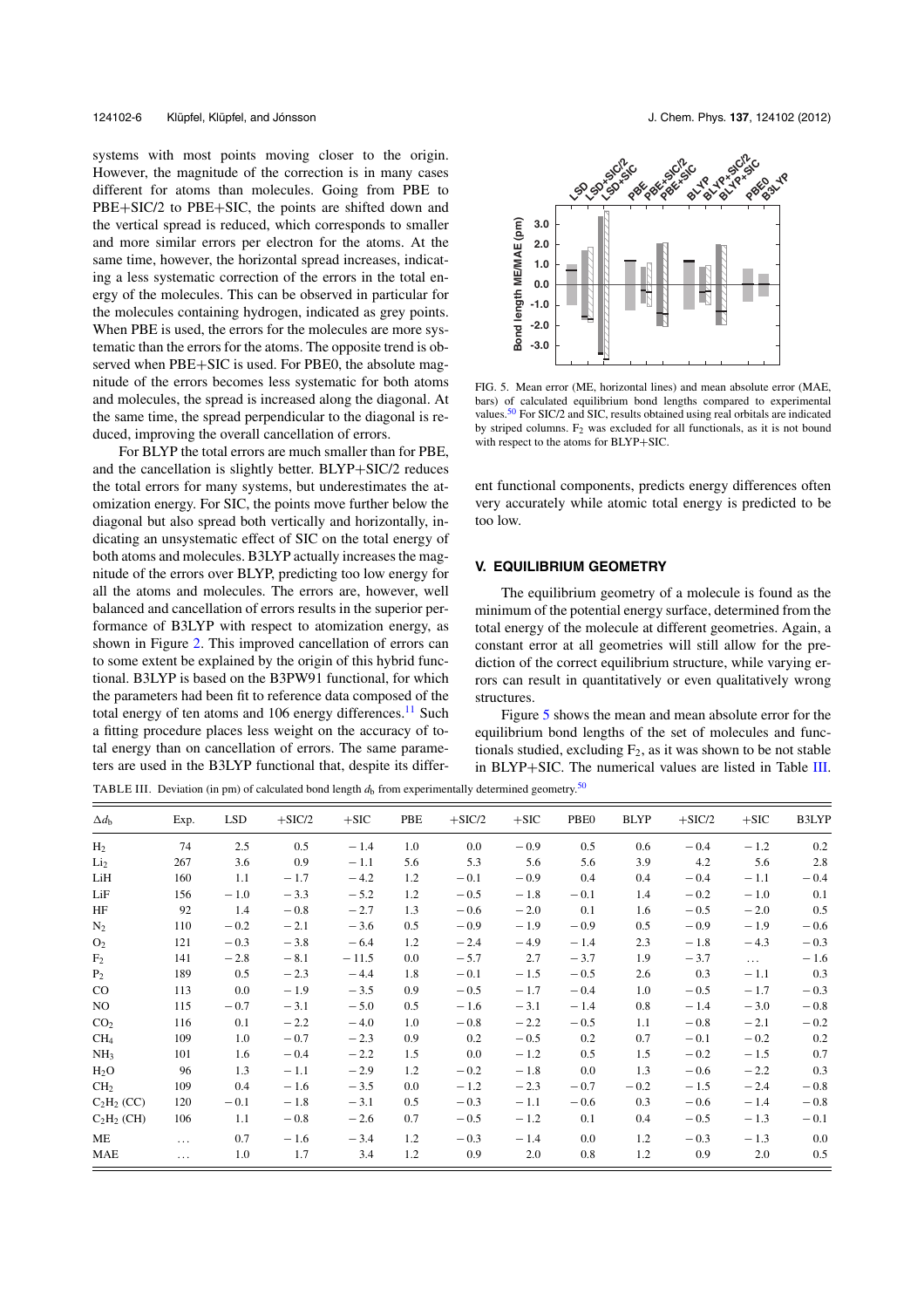

FIG. 6. Bond angle deviations for  $H_2O$ ,  $NH_3$ , and  $CH_2$ . The difference of calculated and experimental<sup>50</sup> angles H-X-H are shown for the various functionals.

The uncorrected functionals overestimate the bond lengths on average slightly by ∼1 pm, the GGA functionals generally overestimate the bond length, whereas some molecules are predicted to have too short bonds by LSD. PZ-SIC results in a strong overcorrection. For LSD+SIC all bonds are predicted to be much too short. For PBE+SIC and BLYP+SIC, the overcorrection is smaller. Here, all bond lengths except that of  $Li<sub>2</sub>$ (and  $F_2$ ) are predicted to be too short.

The scaled SIC overcorrects LSD but gives on average improved results for the GGA functionals. Still, as in the case of atomization energy, the mean absolute error shows large fluctuations. A restriction to real orbitals has less effect on the bond length than on the atomization energy but gives slightly worse results except for BLYP+SIC/2 and BLYP+SIC. The hybrid functionals give the highest accuracy.

Figure 6 shows the deviation of the equilibrium bond angles from experimental geometries for the non-linear molecules. For  $H_2O$  and  $NH_3$ , the angle from LSD and the hybrid functionals are in very good agreement with experiment, while the GGA functionals predict angles 0.5◦–1.0◦ too small. SIC/2 and SIC predict larger angles for all functionals, with a monotonous increase from SIC/2 to SIC. For the full correction, the angle in water is close to that of a regular tetrahedral structure, indicated by a dotted line, in ammonia it even exceeds this angle, in particular for BLYP+SIC. The localized nature of the optimal orbitals can motivate an interpretation along the lines of valence shell electron pair repulsion (VSEPR) theory. The increase in bond angles indicates a relatively stronger interaction between bonding electron pairs compared to the repulsion between a lone pair and a bond pair. In methylene, the bond angle is predicted to be too large by the LSD functional but is quite accurately predicted by the GGA functionals. The angle is reduced in LSD+SIC, to good agreement with experiment, while it increases for the GGA+SIC functionals.

In all cases, the angles predicted by using real orbitals with SIC are lower than when complex orbitals are used, and except for methylene closer to experiment. In contrast to

TABLE IV. Equilibrium structure of the  $CH<sub>3</sub>$  radical. The "out of plane" angle,  $\alpha$ , in degrees and energy difference between planar and pyramidal structure,  $\Delta E$ , in meV is shown for the various SIC functionals for complex (c.) and real (r.) orbitals. The uncorrected functionals all predict the correct planar ground state.

|                  |          | <b>LSD</b> |            | PBE     |            | <b>BLYP</b>    |            |  |
|------------------|----------|------------|------------|---------|------------|----------------|------------|--|
|                  |          | SIC/2      | <b>SIC</b> | SIC/2   | <b>SIC</b> | SIC/2          | <b>SIC</b> |  |
| $\alpha$ (°)     | c.       | 5.0        | 7.2        | 0.0     | 0.0        | 0.0            | 0.0        |  |
|                  | r.       | 6.7        | 8.7        | 7.1     | 9.1        | 7.4            | 9.6        |  |
| $\Delta E$ (meV) | c.<br>r. | 8<br>37    | 41<br>109  | .<br>43 | .<br>119   | $\cdots$<br>51 | .<br>142   |  |

most equilibrium bond lengths, restriction to real orbitals has a strong effect on the equilibrium bond angles. The hybrid functionals here also give results that are closer to experimental results.

# **VI. STRUCTURE OF MOLECULAR RADICALS**

Gräfenstein *et al.* found that the equilibrium structure of the CH<sub>3</sub> radical predicted by BLYP+SIC is non-planar,<sup>51</sup> in disagreement with both experimental observation<sup>50</sup> and *ab initio* calculations.<sup>51</sup> We determined the ground state geometry, restricted to  $C_{3v}$  symmetry, and found that all the uncorrected functionals predict the proper planar structure. Results obtained from applying SIC are listed in Table IV as the energy difference between the equilibrium structure and the planar structure of lowest energy, and as the out-of-plane angle, i.e., the angle enclosed by a C–H bond and the plane defined by the hydrogen atoms. Using real orbitals, the non-planar geometry is preferred in both SIC and SIC/2 for all the functionals. Both the angle and energy difference increase from SIC/2 to SIC and are larger for the GGA functionals than for LSD. Using complex orbitals, however, the self-interaction corrected GGA functionals predict the geometry to be qualitatively correct, while it merely reduces the angle and energy difference for LSD, retaining the incorrect pyramidal structure

The destabilization of the planar structure by using SIC with real orbitals can be understood from the hybridization of the optimized orbitals. Figure 7 depicts the complex and real optimized valence orbitals of the spin majority for the planar equilibrium structure predicted by PBE+SIC. The complex orbitals corresponding to C–H  $\sigma$ -bonds lie in the plane. The orbital of the unpaired electron is delocalized symmetrically over both sides of the plane with an increased density between two of the bonding orbitals. The shape of these two orbitals differs slightly from the shape of the third one. The total and spin density have, despite the reduced symmetry of the optimal orbitals, the full symmetry of the molecule.

The shape of the real orbitals is quite different. The orbital of the unpaired electron takes the form of a real  $sp<sup>3</sup>$  hybrid. As the orbitals have to be orthogonal, the binding orbitals are forced into an unnatural shape, "bending" out of plane between carbon and hydrogen. While an  $sp^2$  configuration would seem more favorable, this would force the unpaired orbital to be an unhybridized *p*-orbital, which is higher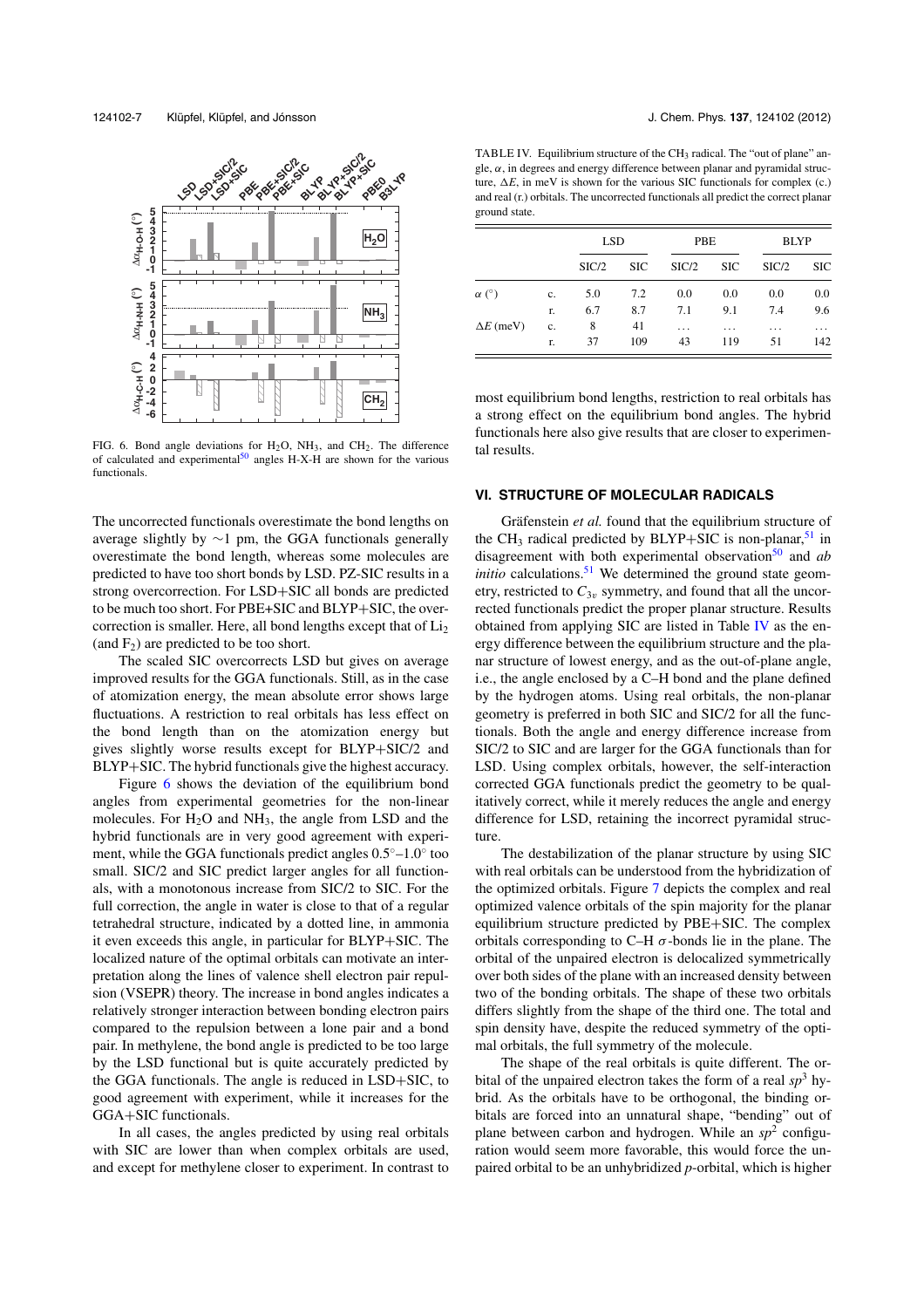

FIG. 7. (a) Complex and (b) real PBE+SIC optimized valence orbitals of the planar CH<sub>3</sub> radical. Isosurfaces of the spin-majority valence orbital densities are shown in side view (left) and top view (right). The orbital of the unpaired electron is colored. The complex orbitals have mirror symmetry with respect to the plane. The real orbital for the unpaired electron has  $s\vec{p}$ <sup>3</sup> character and the C–H-binding orbitals are out of plane. The arrangement of the real orbitals is not favored and the ground state geometry is predicted<br>to be pyramidal.<sup>51</sup> Figure by Simon Klüpfel from 'Implementation and reassessment of the Perdew-Zunger self-interaction correction', ISBN: 978- 9935-9053-8-3. Used under a Creative Commons Attribution license.

in energy. The SIC energy contribution of the unpaired orbital is lowered to such an extent by the hybridization, that it compensates for the higher SIC energy terms of the "bananabonds." The total energy can be lowered further, by moving the hydrogen atoms out of the plane, which results in a geometry in better agreement with the *sp*<sup>3</sup> hybridization on the carbon atom.

For LSD+SIC (not shown), the unpaired optimal orbital appears as an intermediate between the real and complex orbital shown for PBE+SIC. The orbital is partially delocalized but is not symmetric with respect to the plane. For atoms, it was found that extending the variational space to complex orbitals lowers the total energy in GGA+SIC more than in  $LSD+SIC.<sup>24</sup>$  This can play a role in the equilibrium geometry. The SIC energy of the unpaired and binding orbitals will be affected differently by the additional complex degrees of freedom and a comparison between GGA+SIC and LSD+SIC might give insight into the origin of the insufficient correction found for LSD+SIC. However, as the bond lengths are different for real and complex orbitals, all terms of the energy functional change, making such an analysis more difficult.

Recently, Oyeyemi *et al.* found that PBE predicts an incorrect equilibrium structure of the ethynyl radical,  $C_2H^{52}$ . The structure is not linear, but rather bent by ∼166◦. This was attributed to an over delocalization of the electron density due to the self-interaction error of approximate functionals. By including exact exchange in the form of hybrid functionals, the correct linear ground state geometry is obtained. Figure 8 shows the energy of the bent radical relative to the energy of the linear structure. For all angles, bond lengths have been optimized. For PBE the energy drops slightly when the molecule starts to bend, with an optimal angle in good agreement with



FIG. 8. Energy of the bent ethynyl radical relative to the energy of the linear geometry. The bond lengths have been optimized for each value of the bond angle. The PBE ground state geometry is bent with an angle of  $\approx$ 166<sup>°</sup> in agreement with previous calculations.<sup>52</sup> PBE+SIC and PBE+SIC/2 both favor the linear geometry in agreement with experiment.<sup>50</sup>

the previous study.<sup>52</sup> For PBE+SIC and PBE+SIC/2, the linear geometry is favored. The self-interaction correction corrects the Hartree self-energy, as does exact exchange. In cases where inaccuracy of approximate functionals stems from the spurious self-repulsion of the orbitals, (scaled) PZ-SIC corrects in a way that is analogous to hybrid functionals which include scaled exact exchange.

# **VII. REACTION BARRIERS**

The energy barrier for four reactions has been calculated to study the effect of SIC on the activation energy. The energy difference between the reactant minimum and the lowest saddle point of the potential energy surface is calculated. The reactions are listed in Table V as well as the geometry of the saddle point and the barrier height evaluated from *ab initio* calculations. For  $H_4$  and  $H_3$ , the saddle point had been calculated using configuration interaction  $(CI)$ .<sup>53</sup> The barrier heights are calculated with respect to the reactants, using the accurate total energy of the hydrogen molecule $49$  and the exact energy of the hydrogen atom as reference values. For HFH, only the collinear, symmetric saddle point was considered, as a reference for this barrier is available,  $54$  and the computational effort was too large to find the non-collinear saddle point which is slightly lower in energy.<sup>55</sup> The inversion barrier height of NH3 had been calculated using the coupled cluster method,  $CCSD(T)$ .<sup>56</sup>

Figure 9 shows the deviation of the calculated saddle points from the reference values. For  $H_4$  and  $H_3$ , the barrier height predicted by the uncorrected functionals is always too low, and is increased by SIC/2 and SIC. For both reactions, SIC improves the energy barrier but it is still

TABLE V. Energy barrier for four reactions. For each saddle point, the point group, energy barrier with respect to the reactants, and bond-length are listed. The labels in bold face are used throughout the text for the saddle point.

| Reaction                                          | Sym.           | $E^{\#}$ (eV) | $r^{\#}$ (Å) |
|---------------------------------------------------|----------------|---------------|--------------|
| $H_2 + H \rightarrow H_3 \rightarrow H + H_2$     | $D_{\infty h}$ | 0.42          | 0.93         |
| $H_2 + H_2 \rightarrow H_4 \rightarrow H_2 + H_2$ | $D_{4h}$       | 6.42          | 1.23         |
| $HF + H \rightarrow HFH \rightarrow H + HF$       | $D_{\infty h}$ | 2.12          | 1.14         |
| $H-NH-H \rightarrow NH_3 \rightarrow H-HN-H$      | $D_{3h}$       | 0.22          | 0.99         |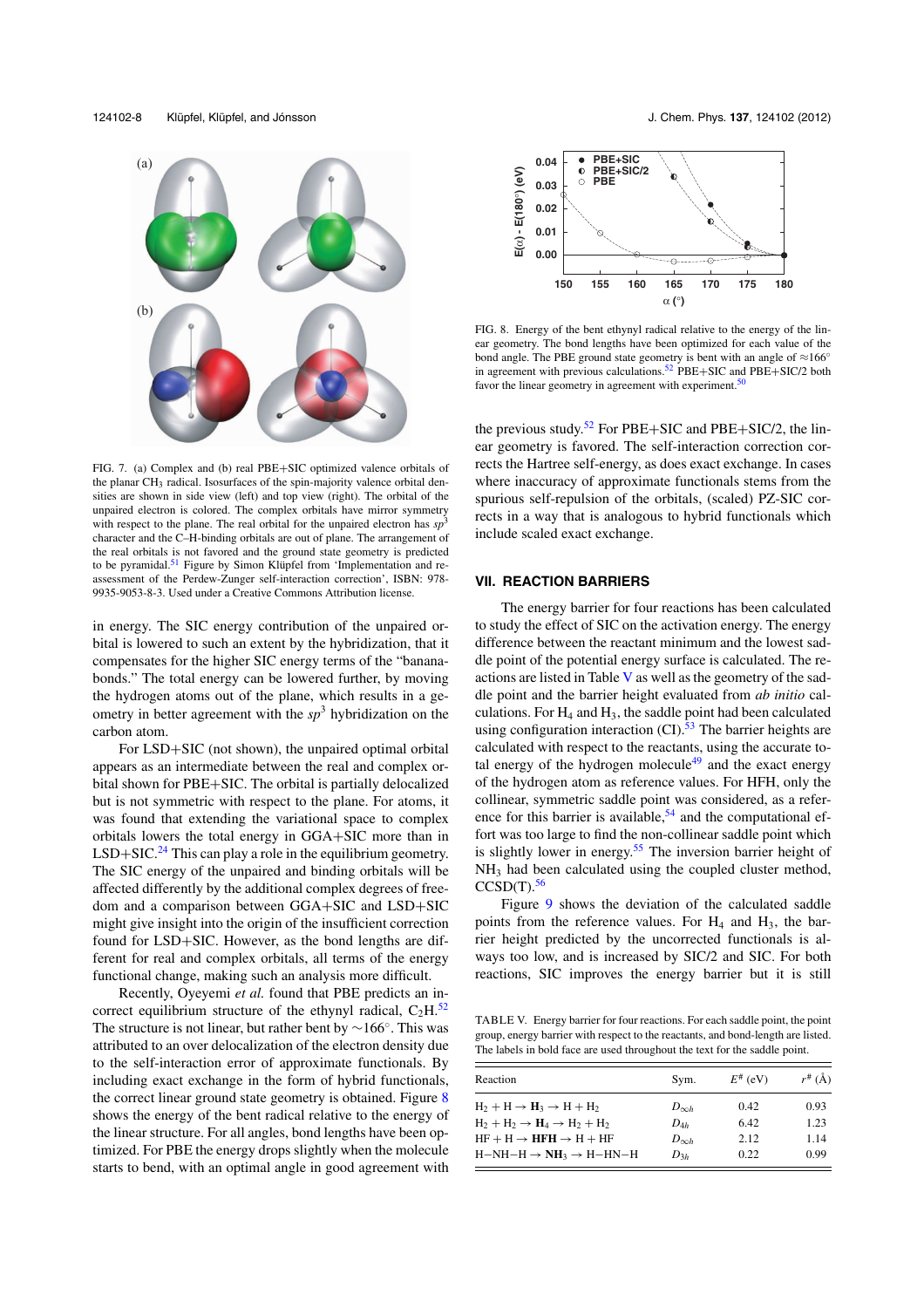

FIG. 9. Energy barrier and bond lengths at the saddle points for the four reactions of Table V. The deviation from reference energy,  $\Delta E^{\#}$  in eV, and bond lengths,  $r^{\#}$  in Å, is shown for the various functionals. The rectangle, 1 pm by 0.1 eV, at the origin emphasizes the different energy and length scales of the different graphs. For HFH and NH3 the results based on real orbitals are depicted by grey symbols, for  $H_4$  and  $H_3$  real and complex orbitals give identical results.

underestimated for H4. The bond lengths at the saddle point decrease for SIC/2 and further for SIC, as is also found for most molecules. Compared to the bond lengths predicted by the uncorrected functionals, this increases the deviation for  $H_4$  and overcorrects the slightly too large bonds for  $H_3$ .

The HFH barrier is underestimated by the uncorrected functionals and increases with SIC, monotonously from SIC/2 to SIC, the latter giving an overcorrection. For the GGA functionals the bond lengths do not change monotonously but behave similar to the  $F_2$  bond length discussed above. The bond length decreases for SIC/2 and agrees better with the reference value, but then increases for PBE+SIC, while hardly changing for BLYP+SIC. For the functionals studied here, the GGA+SIC/2 barriers give the best results, being more accurate than the hybrid functionals. For this reaction, in contrast to the hydrogen barriers, different results are obtained when using real orbitals. Here, the bond length is larger and the barrier height is slightly lower than for complex orbitals.

These three barriers describe bond breaking situations and are underestimated by the uncorrected functionals. The ammonia inversion is qualitatively different, as bonds merely rearrange and their lengths at equilibrium and saddle point do not differ significantly. The calculated bond lengths in the planar configuration are elongated by less than 2 pm compared to the equilibrium structure.<sup>56</sup> The inversion barrier calculated with the uncorrected functionals is in good agreement with the reference, but the bonds are predicted to be too long. The bond length decreases and the barrier increases with SIC for LSD, but for the GGA functionals the barrier is lowered and becomes underestimated. Using real orbitals, on the other hand, the barrier increases strongly. This qualitatively different effect of SIC can be explained by the structure of the



FIG. 10. Errors in total energy for the PBE-type functionals. For each of the reactions, the errors per electron for the saddle point (S), reactants (R), and separated atoms (A) is shown. The vertical difference between neighboring points corresponds to errors in atomization energy (A-R) and barrier height  $(R-S)$ .

"lone pair", as was done for the methyl radical. For the planar molecule, the orbitals of both spins look very similar to those in Figure 7. For the complex orbitals, spin up and spin down orbitals are rotated with respect to each other by 120◦. In the real case, the spin-up and spin-down orbitals are symmetric with respect to reflection through the plane. As for  $CH<sub>3</sub>$ , this configuration of the real orbitals is higher in energy than that of the complex orbitals, which explains the large difference in the predicted energy barrier.

As for the atomization energy, the errors in the calculated reaction barriers can be analyzed in greater detail by comparison of the errors in total energy of the species involved. Figure 10 shows the error per electron of the total energy of the saddle point structure (**S**), the separated reactants (**R**), and that of the separated atoms (**A**), calculated using PBE, PBE+SIC/2, and PBE+SIC. Points on the dashed line correspond to a perfect description of the total energy, the vertical difference between neighboring points corresponds to deviations in the atomization energy (A-R) and energy barrier (R-S).

For the  $H_3$  systems, the PBE energy of the hydrogen atoms is quite accurate and the saddle point energy is only slightly underestimated. The underestimation of both the barrier height and atomization energy originates mainly from an inaccurate description of the hydrogen molecule. When SIC is applied, the energy of the atom is lowered insignificantly and the energy of the molecule is raised slightly, making both total and atomization energy of the molecule less accurate. However, PBE+SIC introduces a large error at the saddle point, which cancels the error in the molecule. For SIC/2, the errors introduced are less well balanced and the barrier is still underestimated.

The H4 barrier is severely underestimated by the PBE functional stemming from equally large errors of opposite sign in the reactants and saddle point structure. The energy of the saddle point is predicted accurately by PBE+SIC. Each optimized orbital is to great extent localized at one of the hydrogen atoms and neighboring orbitals are of opposite spin. In such a configuration, most of the exchange-correlation energy can be expected to be self-interaction energy, in which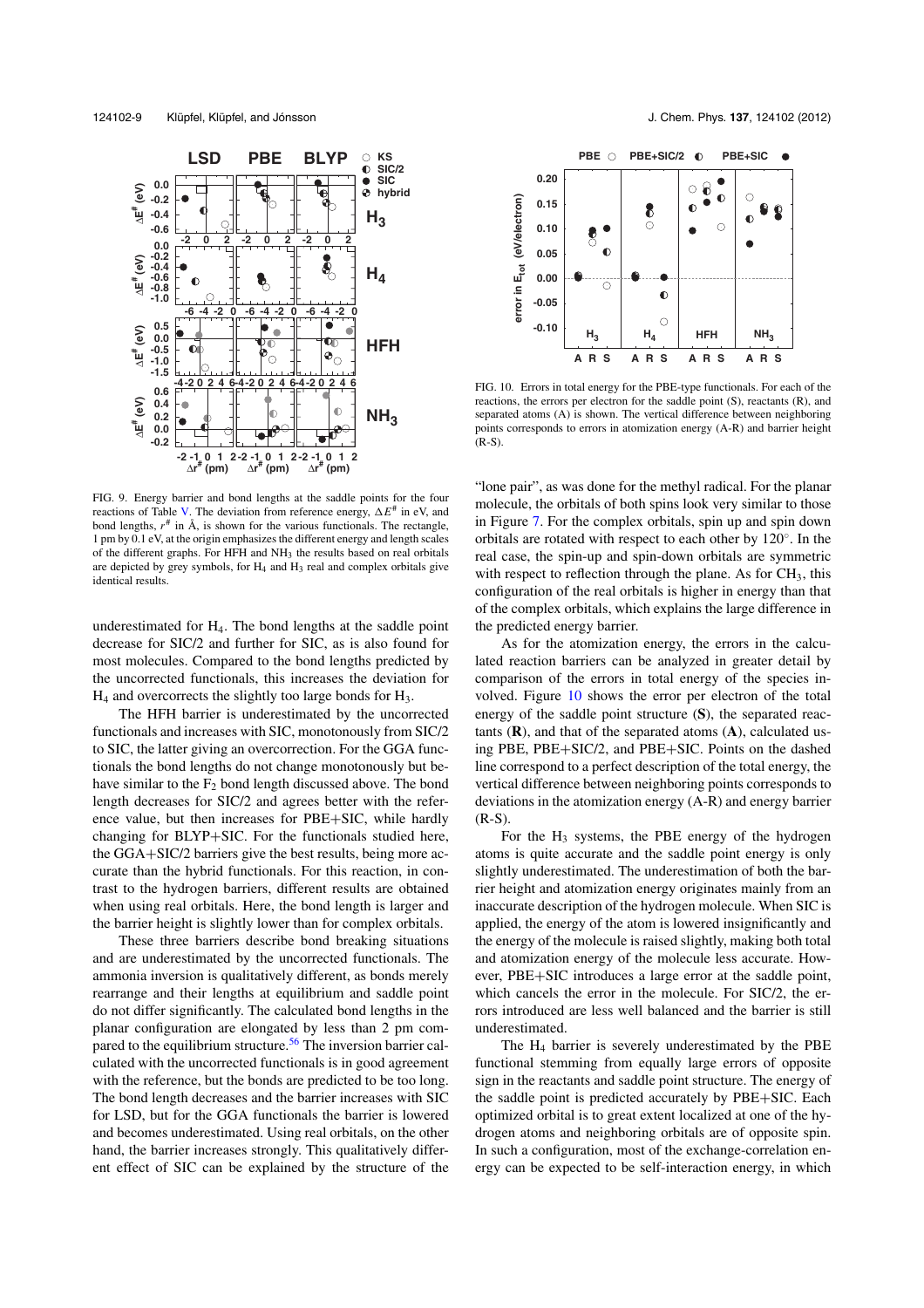

FIG. 11. Energy along a path for the  $H + H_2 \rightarrow H_2 + H$  reaction. The xaxis shows the distance between the two fragments. The  $H_2$  bond length has been relaxed for each separation. LSD+SIC(/2) predicts an energy barrier, but also reveals an intermediate configuration that is more stable than the separated reactants. Full SIC applied to PBE gives good agreement with the CI results and corrects the LSD result enough to avoid the formation of a stable hydrogen trimer.

case PZ-SIC usually performs well. In this case the barrier is improved by SIC, but as the energy of the hydrogen molecule is too high, a still significant error in the barrier remains.

For the atomic reference of HFH and  $NH<sub>3</sub>$ , both the error in the total energy and the change when applying SIC are dominated by the heavy atoms. The reduction of the error by SIC is smaller for the HF molecule than for the atoms, thus making the binding energy less accurate compared to PBE. The error in the saddle point energy is increased and exceeds that of the reactants. Here, half SIC gives a better cancellation of error than both PBE and PBE+SIC. For the NH3 molecules, the effect is smaller and the barrier height changes only slightly.

For the H3 reaction, we have calculated the energy along a path connecting the saddle point and the reactants. For a number of distances  $d_{H-H_2}$ , the bond length of the H<sub>2</sub> fragment was relaxed. In Figure 11, the relaxed energy of the LSD and PBE functionals is shown for several separations of the fragments. The leftmost points correspond to the bond length and energy barrier of the  $H_3$  saddle point. Increasing values of  $d_{\text{H–H}_2}$  describe the separation into a hydrogen atom and a H2 molecule. In LSD, the combined system has lower energy than the separated fragments for all separations, the energy barrier is negative and  $H_3$  is predicted to be a stable molecule.  $LSD+SIC/2$  and  $LSD+SIC$  increase the  $H<sub>3</sub>$  energy and predict a reaction barrier. The height is however still underestimated and at intermediate distances, a system more stable than the reactants is found. In PBE, no intermediate configuration is more stable than the reactants, but the energy difference is globally underestimated. PBE+SIC agrees well with the CI results while the PBE0 hybrid does not describe the system as well. However, as shown in Figure 10 the improved description by the PBE+SIC functional results only from a

better cancellation of errors and not from a better description of the system.

## **VIII. SUMMARY AND CONCLUSION**

The results presented here on the energetics of small molecules provide insight into both the strengths and the shortcomings of the Perdew-Zunger self-interaction correction. The qualitatively wrong equilibrium structure of  $C_2H$ predicted by PBE is corrected by SIC. In the case of the CH3 radical, SIC had been found to predict an incorrect geometry, but in the present study this was shown to be an artifact of a restriction to real orbitals. This molecule and the  $H_3$  potential energy surface emphasize the importance of using SIC with GGA functionals to obtain more accurate results, as had already been shown in a study of the total energy of atoms. $24$ However, not all GGA functionals are suited for the application of SIC. The  $F_2$  molecule is found to be unstable when SIC is applied to the BLYP functional and the errors in total energy are large and unsystematic for the rest of the molecules in the test set as well as the isolated atoms.

Analysis of the total energy revealed that for PBE+SIC, the errors per electron in the atomic systems are reduced and show less fluctuations than that of the molecules, resulting in an unsystematic effect on the atomization energy. The Perdew-Zunger SIC does not in general result in an overcorrection when applied to PBE, as the predicted total energy is still too high. However, an overcorrection in calculated atomization energy is usually observed which can be improved by scaling the SIC. The simple scaling scheme of using a constant factor of one-half for all orbitals when applied with PBE reduces the mean error in atomization energy to less than that of the PBE0 hybrid functional, but still gives significant absolute errors. For systems with only a few electrons, this half-SIC approximation does not perform better than full SIC in calculations of energy barriers. More flexible scaling<sup>22,23</sup> where full SIC is retained for one-electron systems or isolated orbitals could work better for such systems. These scaling schemes have so far only been used in combination with real orbitals and their performances would need to be reassessed using complex orbitals.

#### **ACKNOWLEDGMENTS**

This work was supported by the Graduate Fellowship Fund of The University of Iceland, the Icelandic Research Fund, the Marie Curie Research Training Network (MCRTN) "Hydrogen," and the Nordic Energy Research network "Solar Fuel." The calculations were carried out on the computer clusters "Sol," funded by the Icelandic Research Fund, and "Gardar," operated by the Nordic High Performance Computing (NHPC) project.

- 2W. Kohn and L. J. Sham, Phys. Rev. **140**, 1133 (1965).
- 3D. C. Langreth and M. J. Mehl, Phys. Rev. B **28**, 1809 (1983).
- 4J. P. Perdew, Phys. Rev. Lett. **55**, 1665 (1985).
- 5J. P. Perdew and W. Yue, Phys. Rev. B **33**, 8800 (1986).
- 6J. P. Perdew and W. Yue, Phys. Rev. B **40**, 3399 (1989).
- 7J. P. Perdew, Phys. Rev. B **33**, 8822 (1986).

<sup>1</sup>P. Hohenberg and W. Kohn, Phys. Rev. **136**, 864 (1964).